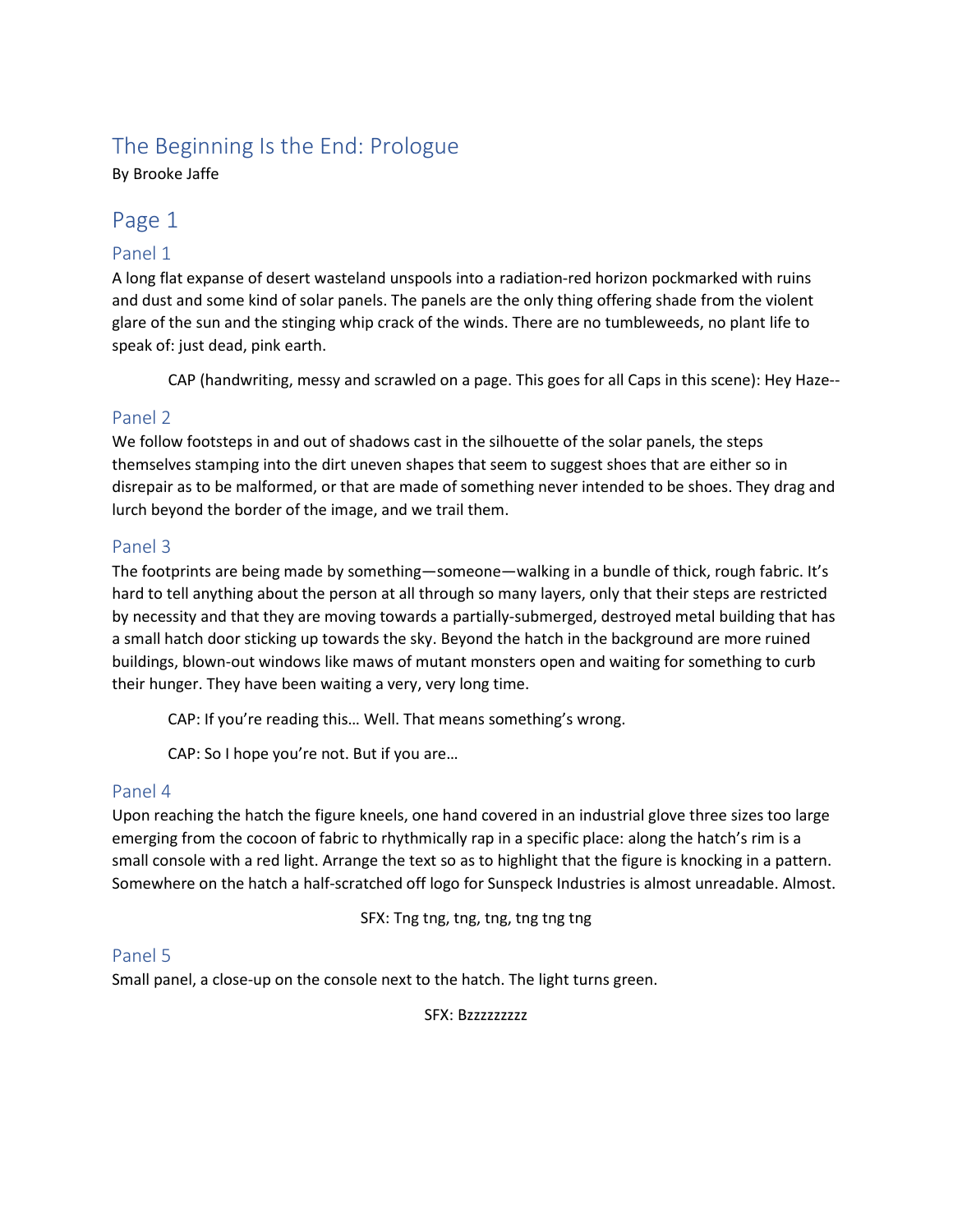# Page 2

#### Panel 1

Now we see a cross-section of a small segmented metal tunnel lit by dim, bare bulbs. The figure in the cloth enters on the left, walks to the right, and starts peeling layers away from themselves. They do this as they move through the tunnel, passing through each door and leaving a piece of their clothing on a hook in each section. By the time they get to the last door they are wearing what looks like a flameretardant jumpsuit zipped all the way with a hood over their head, and a big pair of goggles over their eyes. Over their nose and mouth is a scarf.

CAP (Entrance side of the tunnel): I'm trusting you with something really important, okay?

CAP (Center): I wouldn't entrust this to anyone else.

CAP (Right): And you might not believe me. But you have to.

#### Panel 2

The interior of a dark room, mostly lit by the glow from a bank of monitors in the foreground, facing away from the viewer. At the chair is a man (Theo)-- early 30s, dark-skinned, tired but warm brown eyes, short curly hair cropped close. His knit fisherman's sweater has seen far better days. He glances over his shoulder at the figure (our layered friend) entering.

Theo: It's fixed?

### Panel 3 (can be split into multiple at artist discretion)

The person in layers pulls off their goggles and hood, pulls down the scarf. Beneath all that covering is a pale woman (Prudence, late 20s) with freckles, brown eyes, red hair. Under the goggles she's wearing a pair of thick black glasses with a crack running through one lens. The dark circles under her eyes match Theo's—they have both been working tirelessly for some time now.

Prudence: Yeah, some of the wire casings melted a little and I had to jury-rig the thing, but it should be fine.

CAP: I've put Mom's ring in here to prove it's really me. If you try to ask me about this package when you get it, I won't know. But that doesn't make this not-real.

#### Panel 4

Theo turns back to the bank of monitors, and now that we are looking at it from a different angle (viewer looking out from around where the door is) we can see a behemoth of a machine to the right of where Theo is sitting. Its bulk extends into the earth—we can't see how far it goes down. Prudence unzips her jumpsuit and ties the arms of it around her waist, revealing a strangely put-together sunny yellow blouse with cap sleeves and a Peter-Pan collar, dirtied and worn but obviously she has attempted to maintain some sort of cleanliness and style in her dress. With how incongruous it is to the environment, one is left to wonder if maybe that's a point of neurotic concentration: the world around her has fallen apart, but this is one thing she can take care of.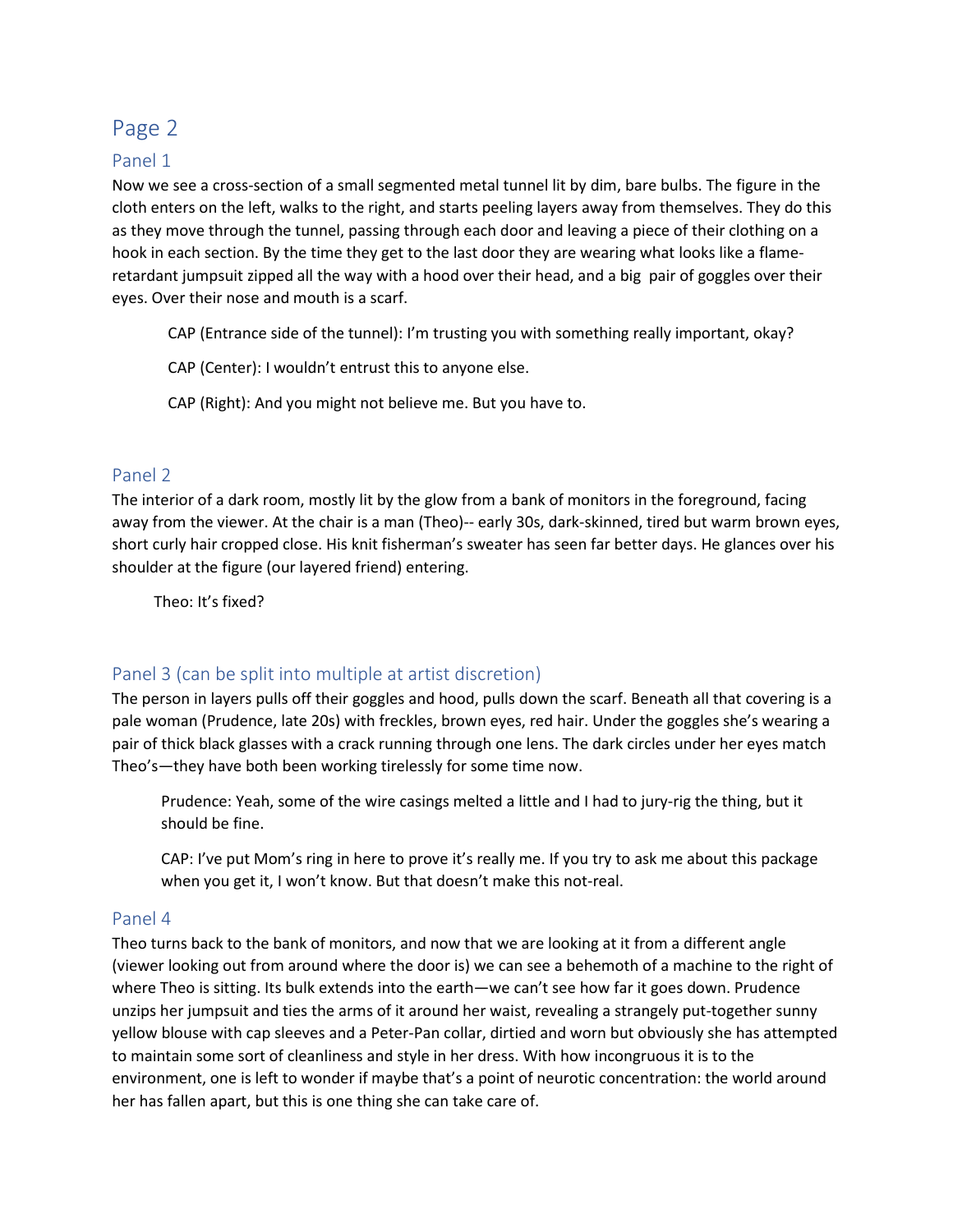Theo: Alright then, I guess if the power is up then now is as good a time as any.

Theo: You want to do the honors?

Prudence: Yeah.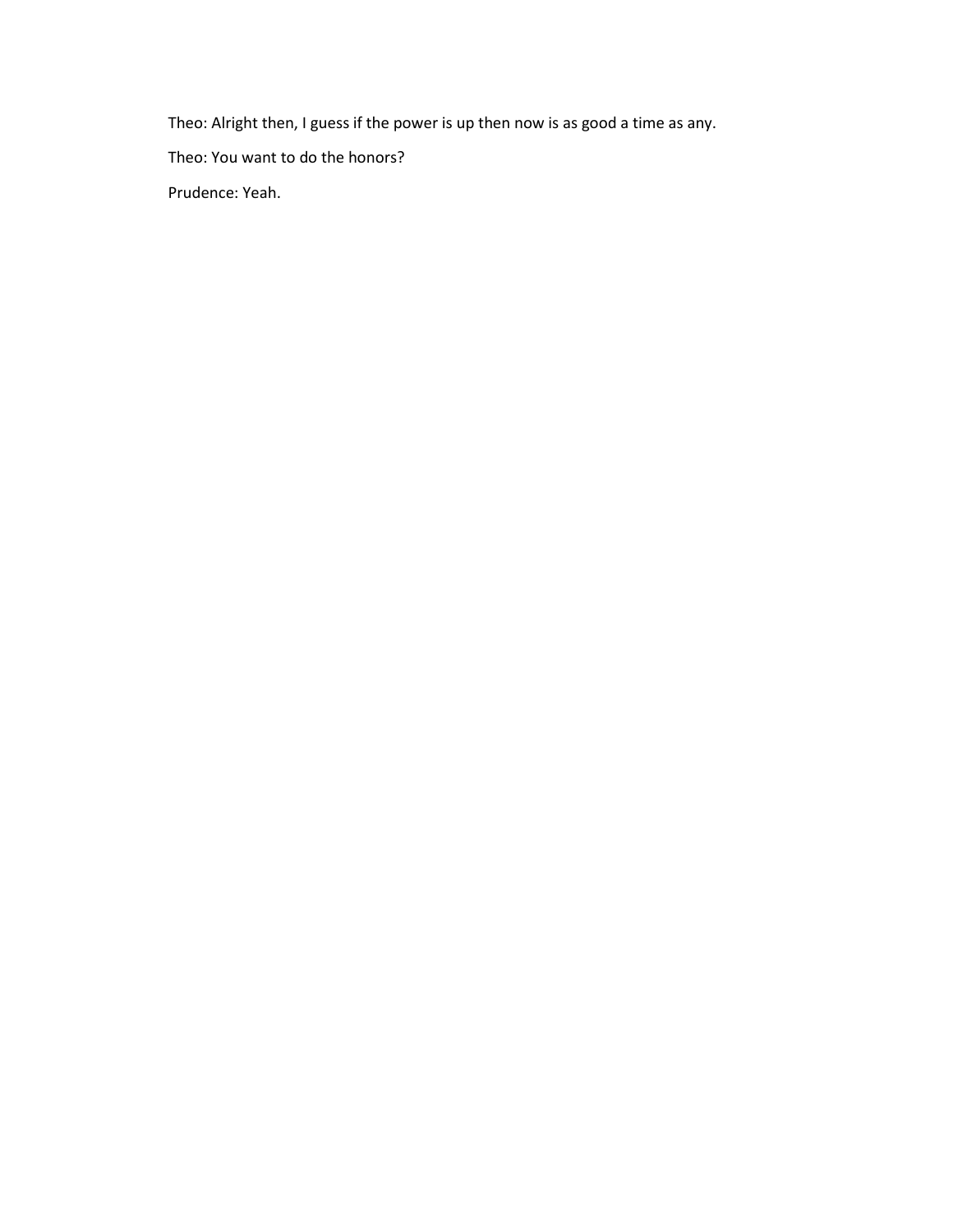# Page 3

# Panel 1 (2/3 of the page)

Camera looks down on the machine, which we can now see descends so deep beneath the ground that the farthest parts of it are obscured in darkness. The whole thing is a knot of wires, tubes, tangles—and in its center is a hub. The size of it dwarfs Prudence, as she is little more than a speck standing on a metal catwalk leading into its center. She's holding a box in her arms. The machine glows with a purplecyan light that casts everything in long shadows.

CAP (top left): I fucked up. *We* fucked up. And the only way to fix it…

CAP (top left): Is to make sure it never happened in the first place.

CAP (bottom right): This is all I can send back to you. I wish I could do more, but already we only have enough energy stored up for one transfer.

CAP (bottom right): So take this. Bring it to me. If you do…

#### Panel 2

Prudence's face. The glow of the machine and the intricate arteries of its mechanisms are reflected in her glasses. There's desperation there—but couched in that is hope. This is a chance to make things right.

The bottom of this page is just a fade from the Machine's light into blackness.

(O.P) Prudence: Ready.